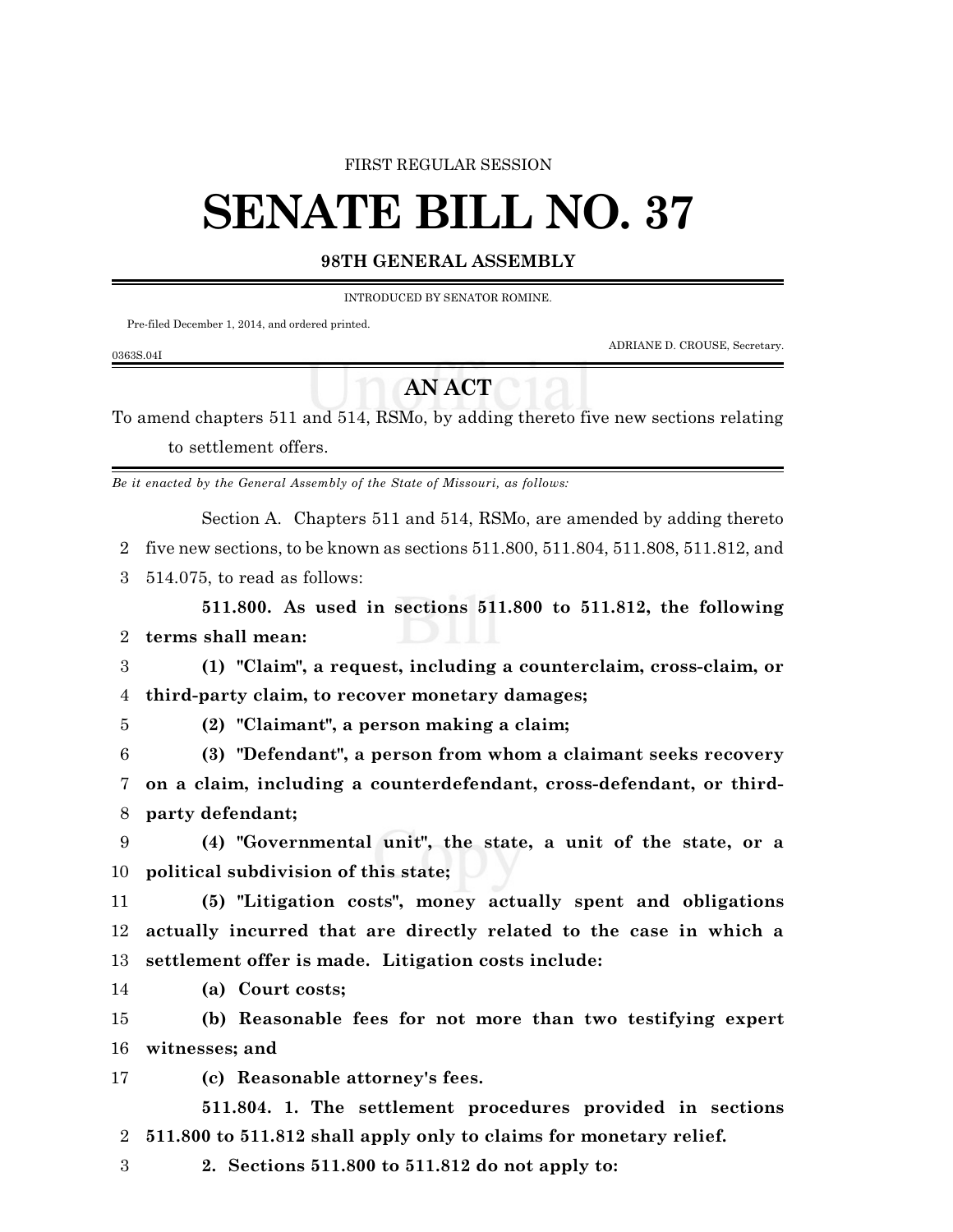**(1) A class action;**

**(2) A shareholder's derivative action;**

**(3) An action by or against a governmental unit;**

 **(4) An action brought under chapters 210, 211, 451, 452, 453, 454, and 455;**

 **(5) An action to collect workers' compensation benefits under chapter 287; or**

**(6) An action filed in small claims court.**

 **3. Sections 511.800 to 511.812 do not apply until a party files a declaration that the settlement procedure authorized by sections 511.800 to 511.812 is available in the action. When a party files such declaration, the settlement procedure allowed under sections 511.800 to 511.812 is available only in relation to the party that filed the declaration and to the parties that make or receive offers of settlement in relation to that party.**

 **4. Sections 511.800 to 511.812 do not limit or affect the ability of any person to:**

 **(1) Make an offer to settle or compromise a claim that does not comply with sections 511.800 to 511.812; or**

 **(2) Offer to settle or compromise a claim to which sections 511.800 to 511.812 do not apply.**

 **5. An offer to settle or compromise that does not comply with sections 511.800 to 511.812 or an offer to settle or compromise made in an action to which sections 511.800 to 511.812 do not apply does not entitle any party to recover litigation costs under sections 511.800 to 511.812.**

**511.808. 1. A settlement offer shall:**

**(1) Be in writing;**

**(2) State that it is made under sections 511.800 to 511.812;**

**(3) State the terms by which the claims may be settled;**

 **(4) State a deadline by which the settlement offer shall be accepted, which shall not be sooner than sixty days after the offer is served; and**

 **(5) Be served on all parties to whom the settlement offer is made. 2. A settlement offer may be made subject to reasonable conditions, including the execution of appropriate releases, indemnities, and other documents. An offeree may object to a condition**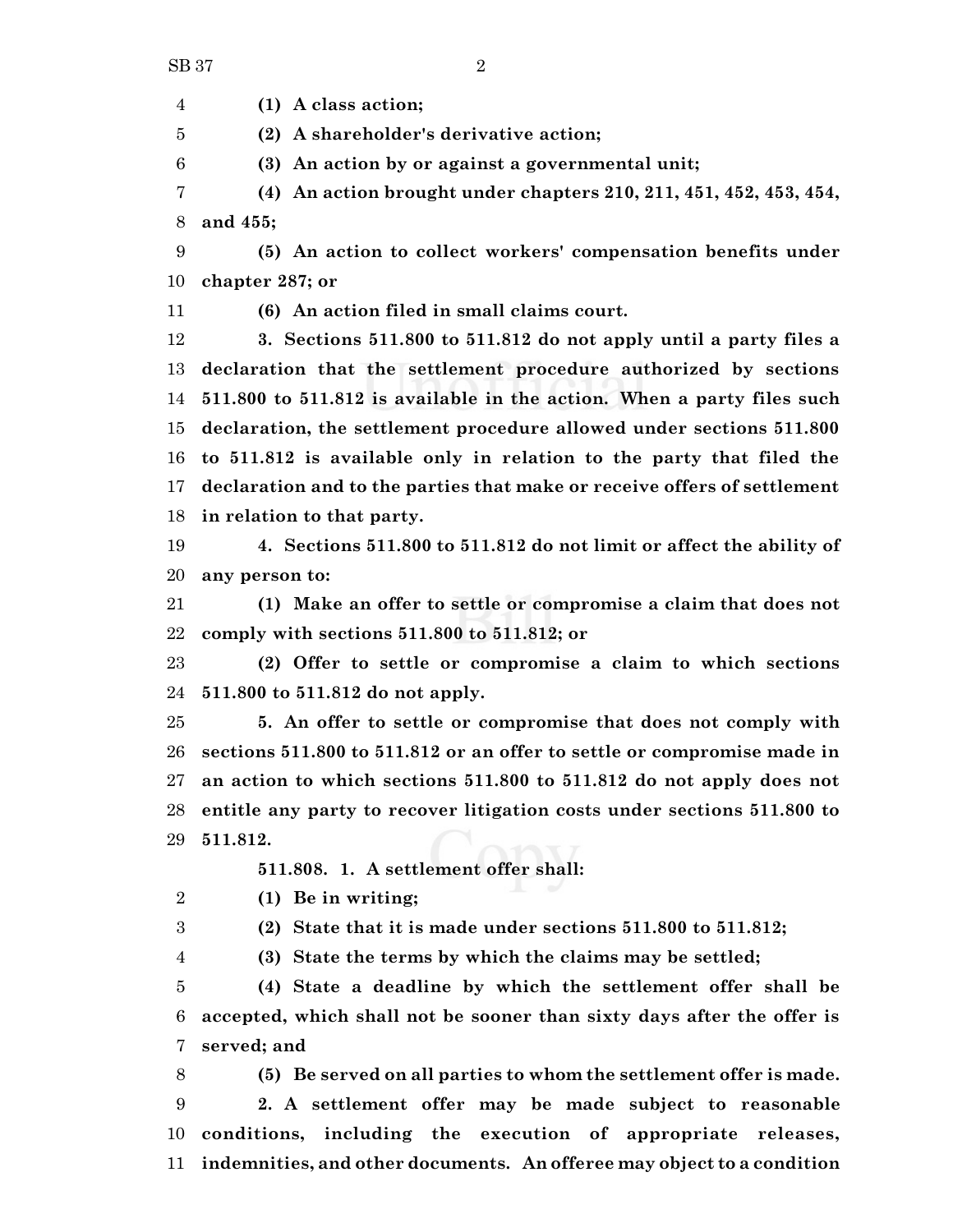**by written notice served on the offeror before the deadline stated in the offer. A condition to which no such objection is made is presumed to have been reasonable. Rejection of an offer made subject to a condition determined by the trial court to have been unreasonable cannot be the basis for an award of litigation costs under this section.**

 **3. An offer shall not include nonmonetary claims and other claims to which this section does not apply.**

**4. An offer shall not be made:**

**(1) Before a declaration is filed;**

 **(2) Within sixty days after the appearance in the case of the offeror or offeree, whichever is later;**

 **(3) Within sixty days before the date the case is set for a trial on the merits; except that, an offer may be made within that period if it is in response to, and within seven days of, a prior offer.**

 **5. A party may make a settlement offer after having made or rejected a prior offer. A rejection of such offer is subject to imposition of litigation costs under this section only if the settlement offer is more favorable to the offeree than any prior settlement offer.**

 **6. (1) A settlement offer may be withdrawn before being accepted by the offeree. Withdrawal is effective when written notice of the withdrawal is served on the offeree. Once an unaccepted settlement offer has been withdrawn, it cannot be accepted or be the basis for awarding litigation costs under this section.**

 **(2) An offer that has not been withdrawn may be accepted only by written notice served on the offeror by the deadline stated in the offer. When an offer is accepted, the offeror or offeree may file the offer and acceptance and may move the court to enforce the settlement. (3) A settlement offer that is not withdrawn or accepted is rejected. A settlement offer may also be rejected by written notice served on the offeror by the deadline stated in the settlement offer.**

 **(4) A settlement offer made before an offeror joins another party or designates a responsible third party shall not be the basis for awarding litigation costs under this section against an offeree who files an objection to the settlement offer within fifteen days after service of the offeror's pleading or designation.**

**511.812. 1. If a settlement offer is made and rejected and the judgment to be rendered will be significantly less favorable to the**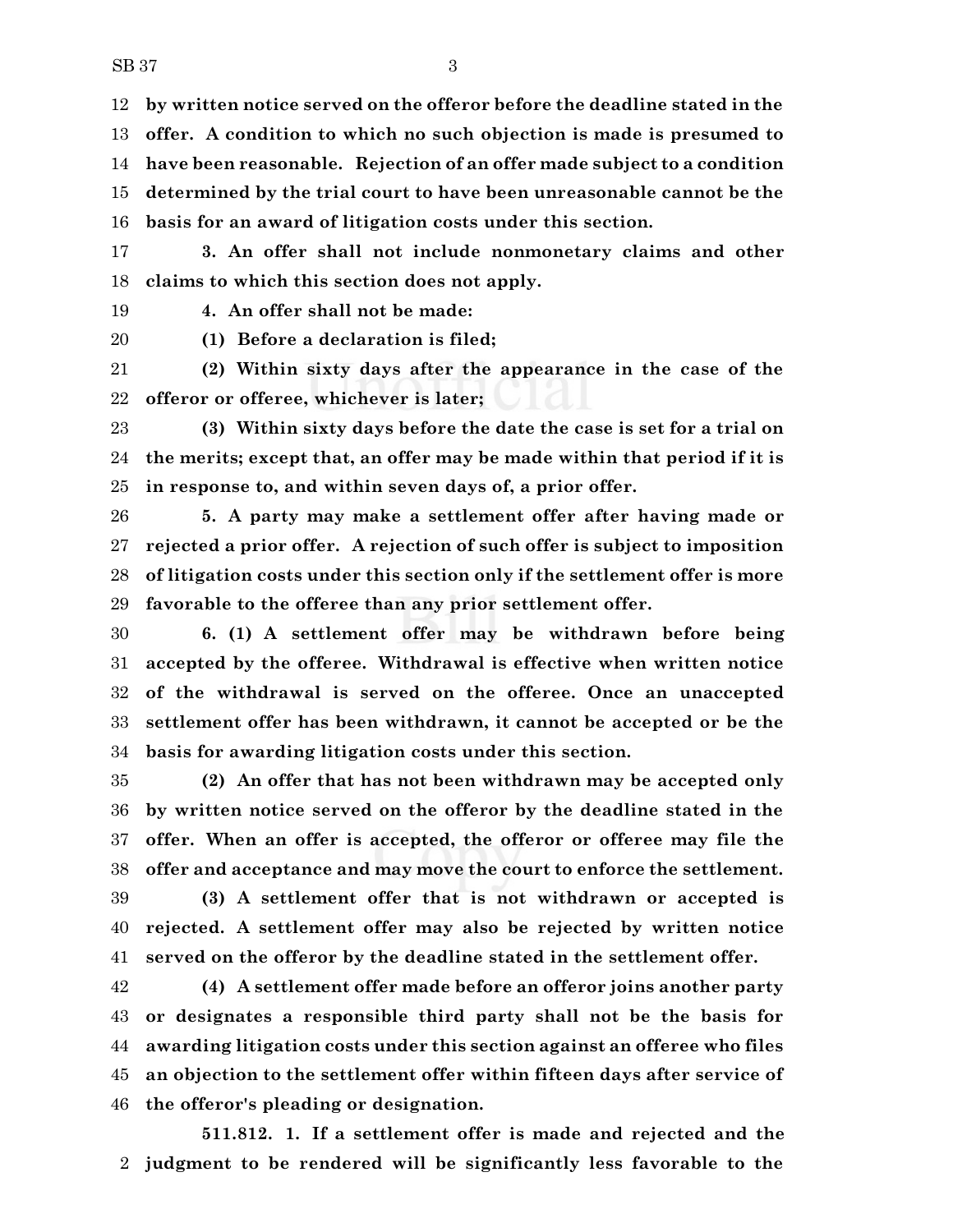**rejecting party than was the settlement offer, the offering party shall recover litigation costs from the rejecting party.**

 **2. A judgment shall be significantly less favorable to the rejecting party than is the settlement offer if:**

 **(1) The rejecting party is a claimant and the award will be less than seventy-five percent of the rejected offer; or**

 **(2) The rejecting party is a defendant and the award will be more than one hundred seventy-five percent of the rejected offer.**

 **3. The litigation costs that may be recovered by the offering party under this section are limited to those litigation costs incurred by the offering party after the date the rejecting party rejected the settlement offer.**

 **4. The litigation costs that may be awarded under sections 511.800 to 511.812 shall not be greater than an amount computed by:**

**(1) Determining the sum of:**

 **(a) Fifty percent of the economic damages to be awarded to the claimant in the judgment;**

 **(b) One hundred percent of the noneconomic damages to be awarded to the claimant in the judgment; and**

 **(c) One hundred percent of the exemplary or additional damages to be awarded to the claimant in the judgment; and**

 **(2) Subtracting from the amount determined under subdivision (1) of this subsection the amount of any statutory or contractual liens in connection with the occurrences or incidents giving rise to the claim.**

 **5. If a claimant or defendant is entitled to recover fees and costs under another law, the court shall not include fees and costs incurred by such claimant or defendant after the date of rejection of the settlement offer when calculating the amount of the judgment to be rendered under subsection 1 of this section.**

 **6. If litigation costs are to be awarded against a claimant, such litigation costs shall be awarded to the defendant in the judgment as an offset against the claimant's recovery from such defendant.**

 **7. (1) On motion and for good cause shown, the court may, by written order made before commencement of trial on the merits, modify the time limits for filing a declaration under subsection 3 of section 511.802 or for making an offer.**